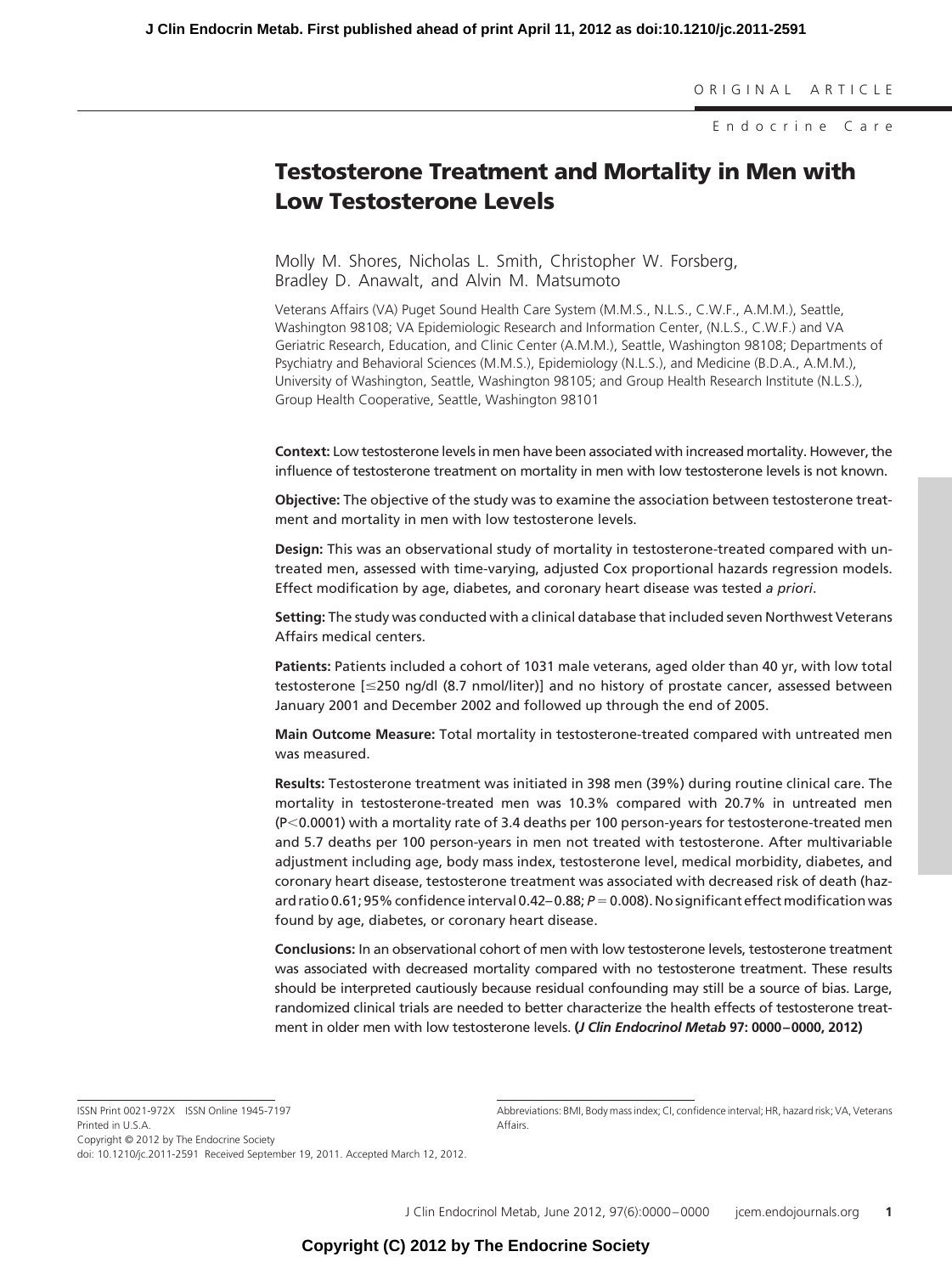**L**ow testosterone levels are common in older men and are associated with adverse outcomes such as diabetes, obesity, cardiovascular events, sarcopenia, osteoporosis, and decreased libido (1, 2). We previously reported that men with low testosterone levels had increased mortality with an approximate doubling in mortality risk compared with men with normal testosterone levels (3). These results were confirmed in several other studies (4 –7), whereas some studies (8, 9) did not find this association. The negative studies generally differed from the other studies in that they examined younger men with higher testosterone levels.

Over the past decade, testosterone prescriptions have increased markedly in the United States from 700,000/yr in 2000 to 2,700,00 in 2008 (10). Given the dramatic increase in the use of testosterone, a major public health issue is to clarify the risks and benefits of testosterone treatment in the health of older men with low testosterone levels. Some testosterone treatment trials in older men with low testosterone levels have shown beneficial effects, such as increased strength, muscle mass, bone mineral density, insulin sensitivity, and libido (11–14). Although these testosterone treatment trials reported positive results, there is ongoing concern about the risk of incident prostate cancer or prostate cancer mortality because studies have not been large enough or long enough to address this. In addition, a recent testosterone treatment trial in frail, elderly men was stopped early due to a greater occurrence of cardiovascular-related events in testosteronetreated men (15). This was an unexpected finding because a testosterone treatment trial in a similar population of frail elderly men found no increased cardiovascular risk (11), and a meta-analysis of testosterone treatment trials reported no increased cardiovascular risks with testosterone treatment (16). The report of adverse cardiovascular events associated with testosterone treatment highlights the need for further data on the risks and benefits of testosterone treatment in older men, particularly given the large numbers of older men who are prescribed testosterone. The purpose of this study was to examine whether testosterone treatment influences mortality risk in men with low testosterone levels and whether this association is modified by age, diabetes mellitus, or coronary heart disease.

# **Materials and Methods**

#### **Study design**

This was an observational, retrospective cohort study based on data obtained from seven Veterans Affairs (VA) medical centers in the Northwest United States [Anchorage, AK; Boise, ID; Portland, OR; Roseburg, OR; White City, OR; Puget Sound

(Seattle and Tacoma, WA); and Spokane, WA]. The cohort included veterans who received both outpatient and inpatient care at these facilities from January 1, 2001, to December 31, 2005. The electronic medical records included demographic information, laboratory results and dates, pharmacy data and fill dates, *International Classification of Diseases*, ninth edition diagnostic codes and procedure codes, and dates of clinic visits and hospitalizations. The VA Institutional Review Board approved this study.

#### **Subjects**

We used a VA clinical database, the Consumer Health Information and Performance Set, to identify men older than 40 yr who were treated on an inpatient or outpatient basis at one of the VA medical centers and had a serum total testosterone level 250 ng/d or less (8.7 nmol/liter) measured between January 1, 2001, and December 31, 2002. We identified 5714 men who had testosterone levels obtained during that time. Of these men, 1273 men (22%) had low testosterone levels less than 250 ng/dl and were older than 40 yr. We then excluded men who had a history of prostate cancer or treatment with testosterone or antiandrogens (*e.g.* leuprolide, goserelin, flutamide, and bicalutamide). This resulted in a sample size of 1093.

#### **Testosterone measurements**

Due to the observational study design, blood sampling was not standardized for the time of day. Most of the blood samples were obtained in the morning and the average time for sampling was 1112 h. Serum total testosterone levels were measured in the clinical laboratory at each medical center using an automated platform immunoassay, with a lower threshold for normal of 280 ng/dl (9.7 nmol/liter). For this cohort, we used a lower testosterone threshold level of 250 ng/dl (8.7 nmol/liter) to enhance the probability that the men in the cohort had clinically significant low testosterone levels that would be associated with signs and symptoms of androgen deficiency based on findings from previous studies (17, 18).

#### **Testosterone treatment**

We obtained data from VA pharmacy records on testosterone prescriptions, which included drug formulation (im, patch, or gel), date of initial pharmacy release, date of refills, testosterone dose, and the amount dispensed. Intramuscular testosterone consisted of im testosterone cypionate and testosterone enanthate, which are typically administered every 2 wk. We also obtained information from clinical notes and procedure codes when testosterone was administered as a single im dose in the shot clinic. Subjects who initiated testosterone treatment during the course of the study were classified as treated at the time treatment was initiated. A subject was classified as having stopped testosterone treatment 90 d after his final refill of testosterone was finished.

#### **Outcome**

The outcome was total mortality through December 31, 2005, which was ascertained from three mortality databases: the VA BIRLS (Beneficiary Identification Records Locator Subsystem)-Death File, the Social Security Administration-Death Master File. When the BIRLS Death File is used in conjunction with another mortality database, the concordance with the National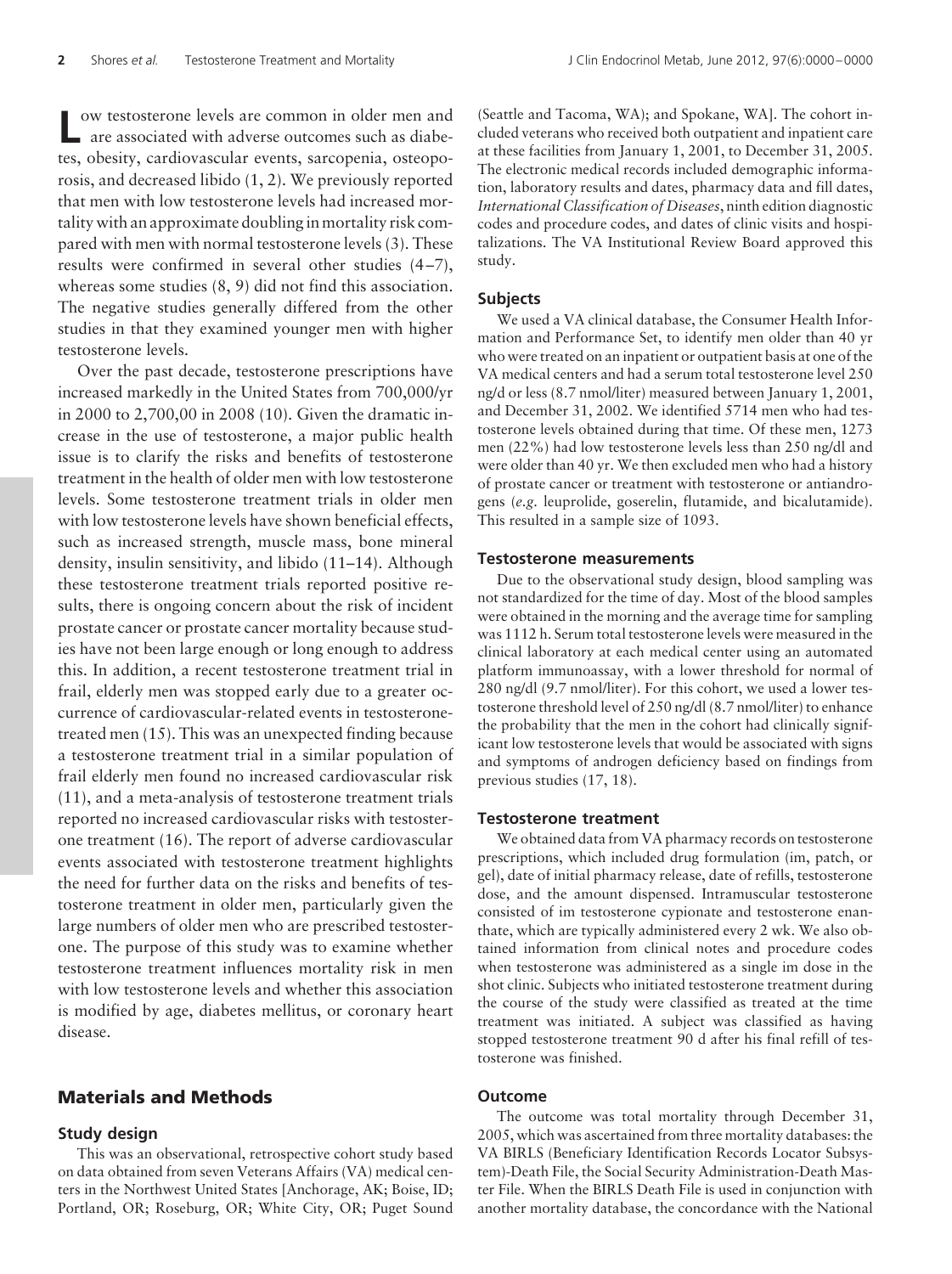Death Index (the gold standard for mortality data) is greater than 95% (19, 20).

# **Covariates**

Testosterone levels and testosterone treatment occurred during the course of routine clinical care, and the specific indications for obtaining testosterone levels and for treatment were not available in the electronic database. However, we were able to obtain data from the electronic medical record on variables that could influence testosterone prescribing patterns and mortality, thereby confounding the association of interest. Variables included potential indications for testosterone treatment, such as a low testosterone level, osteoporosis, or sexual dysfunction, and contraindications for testosterone treatment, such as a high prostate-specific antigen level (≥4.0 ng/ml), high hematocrit (≥50), and sleep apnea. Other covariates were the VA medical center site and subject baseline characteristics such as age, body mass index (BMI), and prevalent diabetes mellitus and coronary heart disease. Coronary heart disease was defined as a history of angina, myocardial infarction, coronary artery disease, or a history of coronary artery bypass graft or percutaneous transluminal coronary angioplasty procedures. Information on medical conditions and procedures were obtained using *International Classification of Diseases*, ninth edition, codes. Overall medical morbidity was estimated with the RxRisk-V algorithm, which is a pharmacy-based instrument that estimates overall medical morbidity based on the number of medical conditions treated per pharmacy records in the previous 12 months. The RxRisk-V has been validated as an index of overall medical morbidity in VA clinical databases (21, 22). As another indicator of medical morbidity, we identified hospitalizations in the year before testosterone measurement.

# **Statistical methods**

We used time-to-event models to describe the relationship between testosterone treatment initiation and risk of death. Subjects entered the analysis at the time of testosterone measurement and were unexposed to testosterone treatment at that time. A subject was reclassified as treated when testosterone treatment was initiated during the follow-up, through December 31, 2005. A subject was censored from the analysis at the end of follow-up, at the time of death, or their last clinic visit date, whichever came first. Our primary analysis was based on an intent-to-treat approach: once subjects initiated treatment, they were considered treated throughout follow-up. A secondary analysis was based on current treatment status, and subjects who stopped treatment during follow-up were censored from the analysis 90 d after their last dose of testosterone.

Kaplan-Meier survival curves were used to illustrate unadjusted survival times for the testosterone-treated and untreated men. In Cox regression modeling, we used testosterone treatment as a time-varying exposure to account for the variability in time-to-initiate testosterone treatment. Hazard ratios and 95% confidence intervals for mortality risk were calculated to compare testosterone-treated and untreated men. The Cox regression models were adjusted for age, site, baseline testosterone level, BMI, overall medical morbidity, hospitalization in the past year, diabetes mellitus, and coronary heart disease. We also conducted a sensitivity analysis in which we excluded men who died within the first year of follow-up to minimize the potential bias for nontreatment in the most seriously ill men.

In addition to the analyses described above, which adjust individually for potential confounding factors, we also conducted a propensity score analysis as another way to adjust for limitations of the observational study design. The propensity score analysis is a statistical method to adjust for nonrandomization in observational studies and is defined as the estimated probability that a subject will be treated based on a given set of covariates (23). The propensity scores were generated using a multivariate logistic regression model, which included covariates of age, overall medical morbidity, hospitalization, BMI, testosterone level, osteoporosis, sleep apnea, sexual dysfunction, and hematocrit. The predictive ability of the propensity scores was moderate at 0.66. The logistic regression analysis found that testosterone treatment was more likely in men who were younger (60 yr), had lower testosterone levels, a prostate-specific antigen in the normal range (<4.0 ng/dl), and a higher BMI. Factors that did not predict testosterone treatment were medical morbidity, hospitalization, sexual dysfunction, osteoporosis, and sleep apnea. All tests were two sided, and an alpha of 0.05 or less was considered statistically significant. Analyses were performed using STATA 11.1 (Stata Corp., College Station, TX). Finally, we tested *a priori* effect modification of the testosterone treatment-mortality association by age  $(< 60$  yr old compared with those older), diagnosed diabetes mellitus (yes, no), and diagnosed coronary heart disease (yes, no).

# **Results**

### **Cohort characteristics**

Results are reported as mean  $(\pm sD)$  unless indicated otherwise. The cohort consisted of 1031 men with low total testosterone levels of 250 ng/dl (8.7 nmol/liter) who entered the study on or after January 1, 2001, and were followed up through December 31, 2005. The average age in the cohort at entry was 62.1 (10.6) yr, average BMI was 32.0 (6.4) kg/m<sup>2</sup>, and the average testosterone level was 181 (60) ng/dl. The cohort had a high degree of medical morbidity with an average of 6.7 (3.8) pharmacologically treated medical conditions. Common medical conditions in the cohort were diabetes (38%), sexual dysfunction (36%), and coronary heart disease (21%). Lower testosterone levels were associated with higher medical morbidity ( $P = 0.037$ ). Thirty-nine percent of the men ( $n = 398$ ) initiated testosterone treatment during follow-up. The testosterone formulations prescribed were im testosterone (88.6%), testosterone patch (9.1%), and testosterone gel (2.3%). The median time to initiation of testosterone treatment after the testosterone measurement was 3.3 months, and the median duration of treatment (from first to last dates of treatment) was 16.6 months, with a mean of 20.2 (16.7) months of treatment. The baseline characteristics of the cohort members are listed in Table 1. Testosterone-treated men were younger, had lower baseline testosterone levels, and had a higher BMI than untreated men. Both groups of men were similar in clinical treatment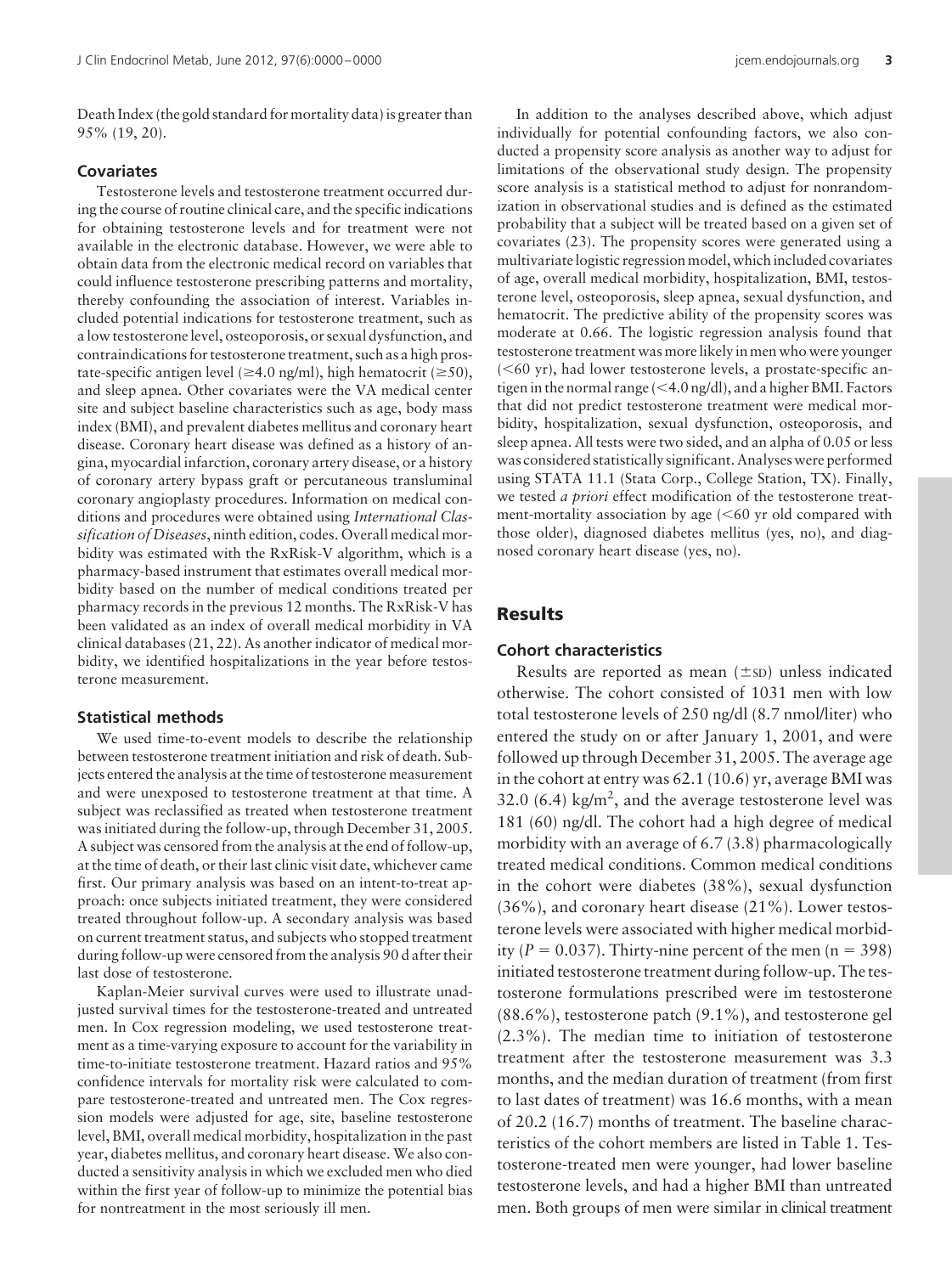|                                           | Untreated ( $n = 633$ ) | Treated ( $n = 398$ ) | P value |
|-------------------------------------------|-------------------------|-----------------------|---------|
| Demographics                              |                         |                       |         |
| Age, mean (sp) (yr)                       | 62.8(10.8)              | 60.9 (10.2)           | 0.007   |
| Age categories, No. (%)                   |                         |                       | 0.035   |
| $41 - 49$                                 | 73 (11.5)               | 44 (11.1)             |         |
| $50 - 59$                                 | 187 (29.5)              | 150 (37.7)            |         |
| $60 - 69$                                 | 197 (31.1)              | 117(29.4)             |         |
| $70+$                                     | 176 (27.8)              | 87 (21.9)             |         |
| BMI, mean (sp), kg/m <sup>2</sup>         | 31.4(6.3)               | 33.0(6.5)             | < 0.001 |
| <b>BMI</b> categories                     |                         |                       | 0.021   |
| BM < 25                                   | 89 (14.0)               | 37(9.3)               |         |
| BMI 25-29.9                               | 165(26.1)               | 92(23.1)              |         |
| $BMI \geq 30$                             | 379 (59.9)              | 269 (67.6)            |         |
| Medical morbidity, mean (SD) <sup>a</sup> | 6.6(3.9)                | 6.9(3.7)              | 0.18    |
| Medical morbidity categories <sup>a</sup> |                         |                       | 0.32    |
| $0 - 2$                                   | 92 (14.5)               | 46 (11.6)             |         |
| $3 - 5$                                   |                         |                       |         |
| $6 - 8$                                   | 171(27.0)               | 114(28.6)             |         |
|                                           | 189 (29.9)              | 107(26.9)             |         |
| $9 - 11$                                  | 110(17.4)               | 85 (21.4)             |         |
| $12+$                                     | 71(11.2)                | 46 (11.6)             |         |
| Recent hospitalization, No. $(\%)^b$      | 64(10.1)                | 49 (12.3)             | 0.27    |
| Diabetes mellitus No. (%)                 | 250 (39.5)              | 143 (35.9)            | 0.44    |
| Coronary heart disease, No. $(\%)^c$      | 146(23.1)               | 80(20.1)              | 0.26    |
| Potential indications for treatment       |                         |                       |         |
| Total T ng/dl, mean (SD)                  | 193 (54)                | 160(62)               | < 0.001 |
| Sexual dysfunction, No. (%)               | 221 (34.9)              | 149 (37.4)            | 0.41    |
| Osteoporosis, No. (%)                     | 45(7.1)                 | 32(8.0)               | 0.58    |
| Potential contraindications for treatment |                         |                       |         |
| Average PSA, ng/ml ( $n = 299$ )          | 1.90(2.73)              | 1.27(1.17)            | 0.008   |
| PSA categories                            |                         |                       |         |
| High $PSA \leq 4.0$ ng/ml, No. (%)        | 20(3.2)                 | 8(2.0)                | < 0.001 |
| $PSA < 4.0$ ng/ml, No. (%)                | 196 (31.0)              | 175 (44.0)            |         |
| Missing PSA, No (%)                       | 417 (65.9)              | 215 (54.0)            |         |
| <b>Hct</b>                                |                         |                       | 0.004   |
| Average Hct ( $n = 832$ )                 | 40.7(5.4)               | 42.1 (4.9)            |         |
| $Hct \le 50$ , No. (%)                    | 508 (80.3)              | 324 (81.4)            |         |
| High Hct $>$ 50, No. (%)                  | 8(1.3)                  | 15(3.8)               |         |
| Missing Hct, No. (%)                      | 117(18.5)               | 59 (14.8)             |         |
| Sleep apnea, No. (%)                      | 82 (13.0)               | 49 (12.3)             | 0.76    |
| VA Medical Centers                        |                         |                       | 0.93    |
| Puget Sound, No. (%) <sup>d</sup>         | 318 (50.2)              | 208 (52.3)            |         |
| Portland, No. (%)                         | 131(20.7)               | 83 (20.8)             |         |
| Boise, No. (%)                            | 57 (9.0)                | 35(8.8)               |         |
| Anchorage, No. (%)                        | 49 (7.7)                | 30(7.5)               |         |
| Roseburg, No. (%)                         | 45(7.1)                 | 23(5.8)               |         |
| White City, No. (%)                       | 28 (4.4)                | 14(3.5)               |         |
| Spokane, No. (%)                          | 5(0.8)                  | 5(1.3)                |         |
|                                           |                         |                       |         |

| <b>TABLE 1.</b> Characteristics of men with low testosterone levels by testosterone treatment status |
|------------------------------------------------------------------------------------------------------|
|------------------------------------------------------------------------------------------------------|

T, Testosterone; Hct, hematocrit; PSA, prostate-specific antigen.

*<sup>a</sup>* Medical morbidity was estimated with the RxRiskV (22), which estimates medical morbidity based on the number of medical conditions treated with medication in the prior year.

*<sup>b</sup>* Hospitalization is defined as hospitalization at any Northwest VA Medical Center in the year prior to the testosterone measurement.

*<sup>c</sup>* Coronary heart disease is defined as a diagnosis prior to the testosterone measurement of angina, myocardial infarction, coronary artery disease, coronary artery bypass surgery, percutaneous transluminal coronary angioplasty, or heart failure.

*<sup>d</sup>* Puget Sound consists of VA Medical Centers in Seattle, WA and Tacoma, WA.

site, overall medical morbidity, hospitalization rates, prevalent diabetes mellitus, coronary heart disease, sexual dysfunction, osteoporosis, and sleep apnea.

# **Outcome data**

The average follow-up time in the study was 40.5 (15.0) months with a follow-up time of 38.0 (15.8) months for

untreated subjects and 42.8 (13.3) months for subjects who initiated treatment. Fifty-one men (4.9%) were lost to follow-up and were censored as of the date of their last clinic visit. Higher mortality was correlated with lower baseline testosterone levels and a shorter duration of testosterone treatment ( $P < 0.001$  for both). In unadjusted analyses, the overall mortality in testosterone-treated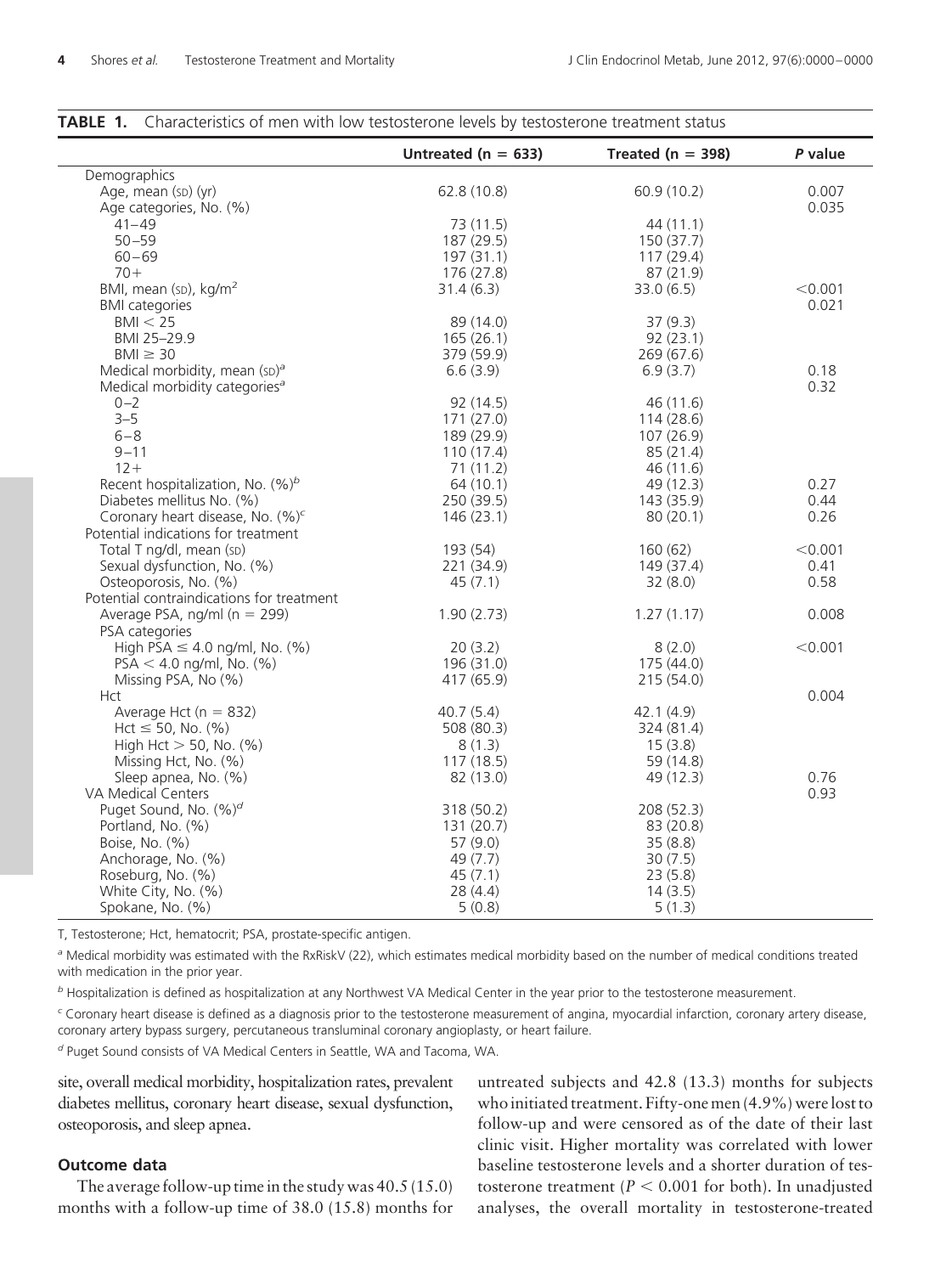

**Fig. 1.** Unadjusted Kaplan-Meier survival curves illustrate that testosterone-treated men had a longer survival time than untreated men ( $P = 0.029$ ).

compared with untreated men was 10.3 and 20.7% (*P* 0.001), respectively, with a mortality rate of 3.4 deaths per 100 person-years in the testosterone-treated men and 5.7 deaths per 100 person-years in the untreated men. Unadjusted Kaplan-Meier survival curves illustrated that testosterone treated men had a longer survival time than untreated men  $(P = 0.029)$  (Fig. 1). In a time-varying Cox regression model based on treatment initiation, adjusted for age, site, BMI, baseline testosterone level, overall medical morbidity, hospitalization, clinical treatment site, coronary heart disease, and diabetes mellitus, testosteronetreated men had a 39% reduction in mortality risk [hazard risk (HR) 0.61; 95% confidence interval (CI) 0.42– 0.88,  $P = 0.008$ ] compared with untreated men (Table 2). We conducted a secondary analysis in which testosteronetreated men who stopped treatment were censored 90 d after their last treatment date and continued to find that testosterone treatment was associated with decreased mortality (HR 0.65; 95% CI 0.39–1.08; *P* = 0.098). We also conducted a sensitivity analysis, in which men who died within the first year of follow-up ( $n = 69$ ) were excluded from the analysis and we continued to find that testosterone treatment was associated with decreased

|  | <b>TABLE 3.</b> Mortality in testosterone-treated compared |  |
|--|------------------------------------------------------------|--|
|  | to -untreated men by age, diabetes, and cardiac disease    |  |

| Subgroups <sup>a</sup>  | <b>Hazard</b> ratio<br>$(95\% \text{ Cl})$ and P value | P value for<br>interaction |
|-------------------------|--------------------------------------------------------|----------------------------|
| Age                     |                                                        |                            |
| 41–59 yr (n = 454)      | $0.43(0.20 - 0.92)$ ; 0.03                             | O 30                       |
| 60+ years ( $n = 577$ ) | $0.68(0.45 - 1.03); 0.07$                              |                            |
| Prevalent diabetes      |                                                        |                            |
| Yes $(n = 393)$         | $0.44(0.23 - 0.84)$ ; 0.013                            | O 21                       |
| No $(n = 638)$          | $0.72(0.46 - 1.13)$ ; 0.155                            |                            |
| Prevalent cardiac       |                                                        |                            |
| disease                 |                                                        |                            |
| Yes ( $n = 226$ )       | $0.82(0.42 - 1.61)$ ; 0.56                             | 0 32                       |
| No $(n = 805)$          | $0.55(0.36 - 0.84); 0.006$                             |                            |

*<sup>a</sup>* Fully adjusted for age, site, medical morbidity, baseline testosterone level, BMI, prevalent cardiac disease, prevalent diabetes, and hospitalization in the year prior to testosterone measurement.

mortality (HR 0.47; 95% CI 0.29–0.76, *P* = 0.003). In a propensity score analysis, we found a similar reduction in mortality in the testosterone-treated men (Table 2). There was no significant effect modification by age, diabetes, or cardiovascular disease, although testosterone treatment appeared to be associated with a greater mortality reduction in younger men  $(<$ age 60 yr), diabetic men, and men without coronary heart disease (Table 3). Diagnoses of incident prostate cancer during follow-up were similar between the two groups with 1.6% incident prostate cancer in the treated men compared with 2.0% incident prostate cancer in the untreated men  $(P = 0.68)$ .

# **Discussion**

In a retrospective, observational study using clinical data from seven VA medical centers, we found that testosterone treatment in middle-aged and elderly men with low testosterone levels was associated with decreased mortality in a time-varying Cox regression analysis. In our primary analysis, testosterone-treated subjects remained classified as treated, even if they stopped treatment. In that analysis, adjusted for age, BMI, baseline testosterone level, overall

| TABLE 2.<br>Mortality in testosterone-treated and -untreated men |                  |               |                                          |                                                          |                                                          |                                                          |
|------------------------------------------------------------------|------------------|---------------|------------------------------------------|----------------------------------------------------------|----------------------------------------------------------|----------------------------------------------------------|
| Testosterone<br>exposure                                         | Person-<br>vears | <b>Deaths</b> | <b>Mortality per 100</b><br>person-years | <b>Fully adjusted</b><br>HR (95% CI) <sup>a</sup>        | Sensitivity<br>HR (95% CI) <sup>b</sup>                  | <b>Propensity score</b><br>HR (95% CI) $\text{C}$        |
| Untreated ( $n = 633$ )<br>Treated ( $n = 398$ )                 | 2290<br>1190     | 131<br>41     | 573<br>3.44                              | 1.00 (reference)<br>$0.61(0.42 - 0.88)$ ;<br>$P = 0.008$ | 1.00 (reference)<br>$0.47(0.29 - 0.76)$ ;<br>$P = 0.003$ | 1.00 (reference)<br>$0.64(0.44 - 0.95)$ ;<br>$P = 0.026$ |
| Total ( $n = 1031$ )                                             | 3480             | 172           | 4.95                                     |                                                          |                                                          |                                                          |

*<sup>a</sup>* Adjusted for age, site, medical morbidity, baseline testosterone level, BMI, prevalent coronary heart disease, prevalent diabetes mellitus, and hospitalization in the year prior to testosterone measurement.

 $<sup>b</sup>$  Sensitivity analysis excluding men who died within the first year (n = 62).</sup>

*<sup>c</sup>* Adjusted for propensity scores by quintiles.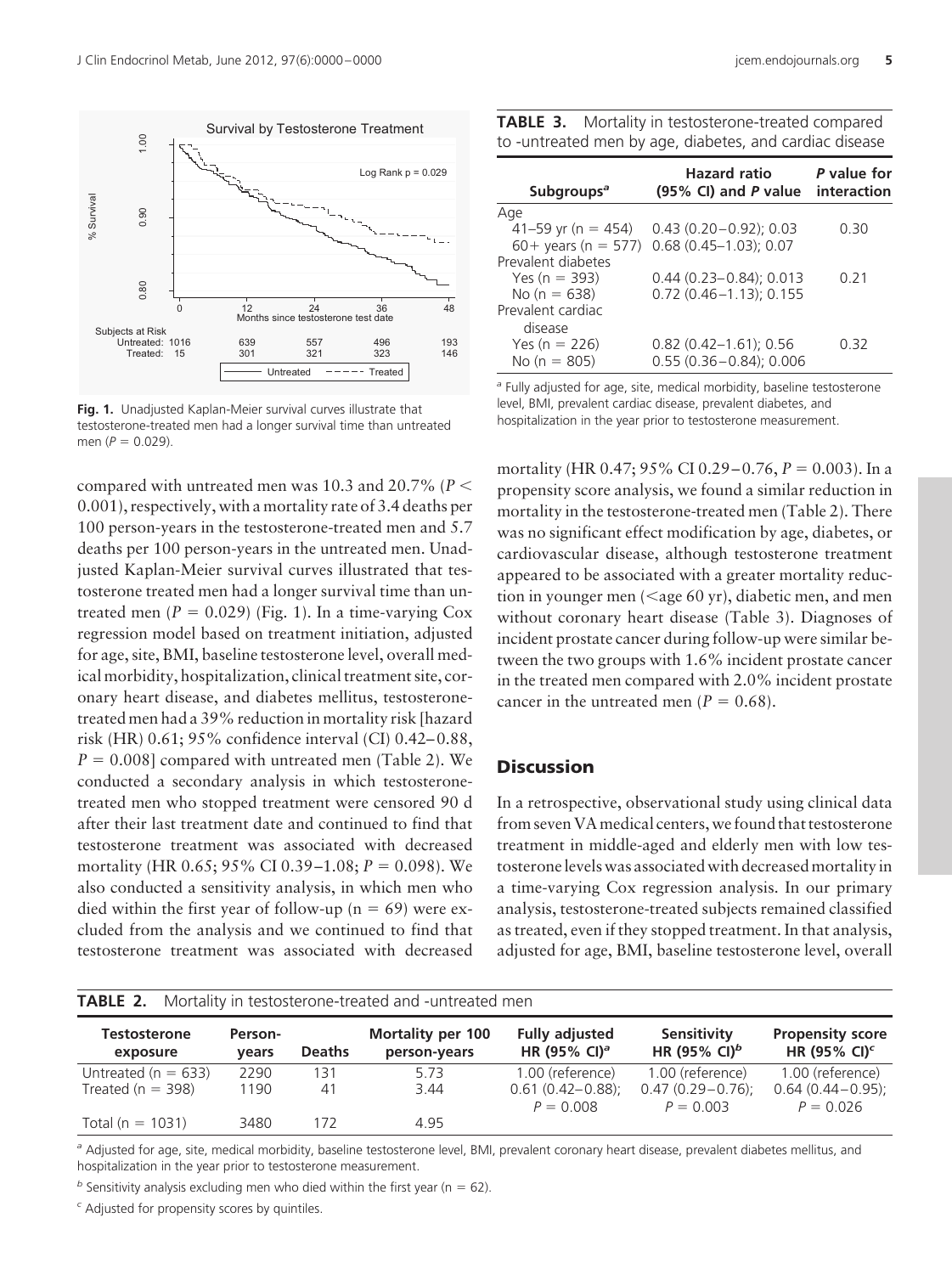medical morbidity, hospitalizations, diabetes, coronary, heart disease, and medical center site, testosterone treatment was associated with a hazard ratio of 0.61, with a 39% decreased mortality risk. In a secondary analysis with similar adjustments, men who stopped testosterone treatment were censored from the cohort 90 d after the last dose of testosterone and testosterone treatment continued to be associated with decreased mortality risk, with a similar hazard ratio of 0.65. However, the results no longer reached statistical significance ( $P = 0$ . 098), which likely was related to a loss of power due to a smaller number of events. We also conducted a sensitivity analysis, in which we excluded men who died within the first year, to minimize the impact that severe illness might have on our results and continued to find that testosterone treatment was associated with decreased mortality. In addition, we conducted a propensity score analysis and continued to find that testosterone treatment was associated with decreased mortality. Finally, we explored whether treatment effect was modified by age, diabetes, or coronary heart disease. We examined treatment effect by age because studies in women have noted a critical time period for estrogen treatment, with beneficial effects in middle-aged women and minimal beneficial effects or even deleterious effects in elderly subjects (24, 25).We examined treatment effect by diabetes because several studies have noted that low testosterone is a risk factor for incident diabetes (26 – 28). We examined treatment effect by coronary heart disease due to a recent study that reported a significant increase in cardiovascular-related events in frail, elderly men treated with testosterone (15). We found no significant effect modification with any of these conditions, although testosterone treatment appeared to be associated with greater mortality reduction in younger men  $(<$ age 60 yr), diabetic men, and men without coronary heart disease.

#### **Study limitations**

The observational study design limits the interpretation of the findings because subjects were treated in a clinical setting and were not randomized to treatment. This can introduce bias if we do not adequately control for confounding factors, *e.g.* those associated with both treatment initiation and with mortality. For example, it is possible that physicians may have selected healthier men for testosterone treatment or not considered treatment in men who were less well. We attempted to control for baseline health differences by adjusting for age, BMI, baseline medical morbidity, and hospitalizations; conducting a sensitivity analysis in which men who died within the first year were removed from the analysis and using a propensity score analysis (23, 29). However, despite these attempts to

minimize bias, unmeasured confounders likely exist and the extent to which unmeasured variables bias the association reported is not known.

Another limitation was that entry into the study was based on a single low total testosterone level, and current clinical practice guidelines (30) recommend that two testosterone levels be obtained before initiating testosterone treatment. Repeated testosterone measures are preferable because testosterone could be transiently low due to medical illness. However, if a subject had transiently low testosterone levels and treatment was not initiated, this would tend to bias our results toward the null.

A limitation of the database was that we could not ascertain symptoms of low testosterone, which are required to make a diagnosis of hypogonadism (30). Because we could not ascertain symptoms, we used a lower testosterone threshold level, which is typically associated with signs and symptoms of hypogonadism (18) to increase the likelihood that the men had clinically significant androgen deficiency. Another limitation of the database was that we could not ascertain indications for obtaining a testosterone level or for testosterone treatment. However, in a prior study at a Northwest VA medical center, we conducted a manual chart review of nearly 300 veterans to ascertain indications for obtaining testosterone levels (31). I n that study, the most common reasons for obtaining testosterone levels were sexual dysfunction (32%), osteoporosis (22%), or urological or endocrine conditions (18%). The remaining 28% of indications included cancer, rehabilitation and current testosterone treatment, or no clearly indicated condition. In that study, the majority of clinicians ordering testosterone levels were primary care providers (60%), followed by urologists (10%) and endocrinologists (9%). This prior study suggests that at Northwest VA medical centers, the majority of testosterone levels are ordered by primary care providers as part of an assessment of sexual dysfunction, osteoporosis, and urological or endocrine conditions. Another limitation of the database is that we were unable to determine the specific indications for treatment. However, the propensity score analysis indicated that testosterone treatment was more likely in men with a lower baseline testosterone level and higher BMI, whereas age and medical morbidity were not significant predictors of testosterone treatment.

Other potential limitations are that we used total testosterone levels rather than free testosterone levels and that levels were not obtained at a standardized time. Testosterone levels were not obtained in the morning as recommended in clinical practice guidelines (30). Although there was no standardized blood sampling time, the majority of blood sampling occurred in the morning, which would tend to minimize the significance of the nonstan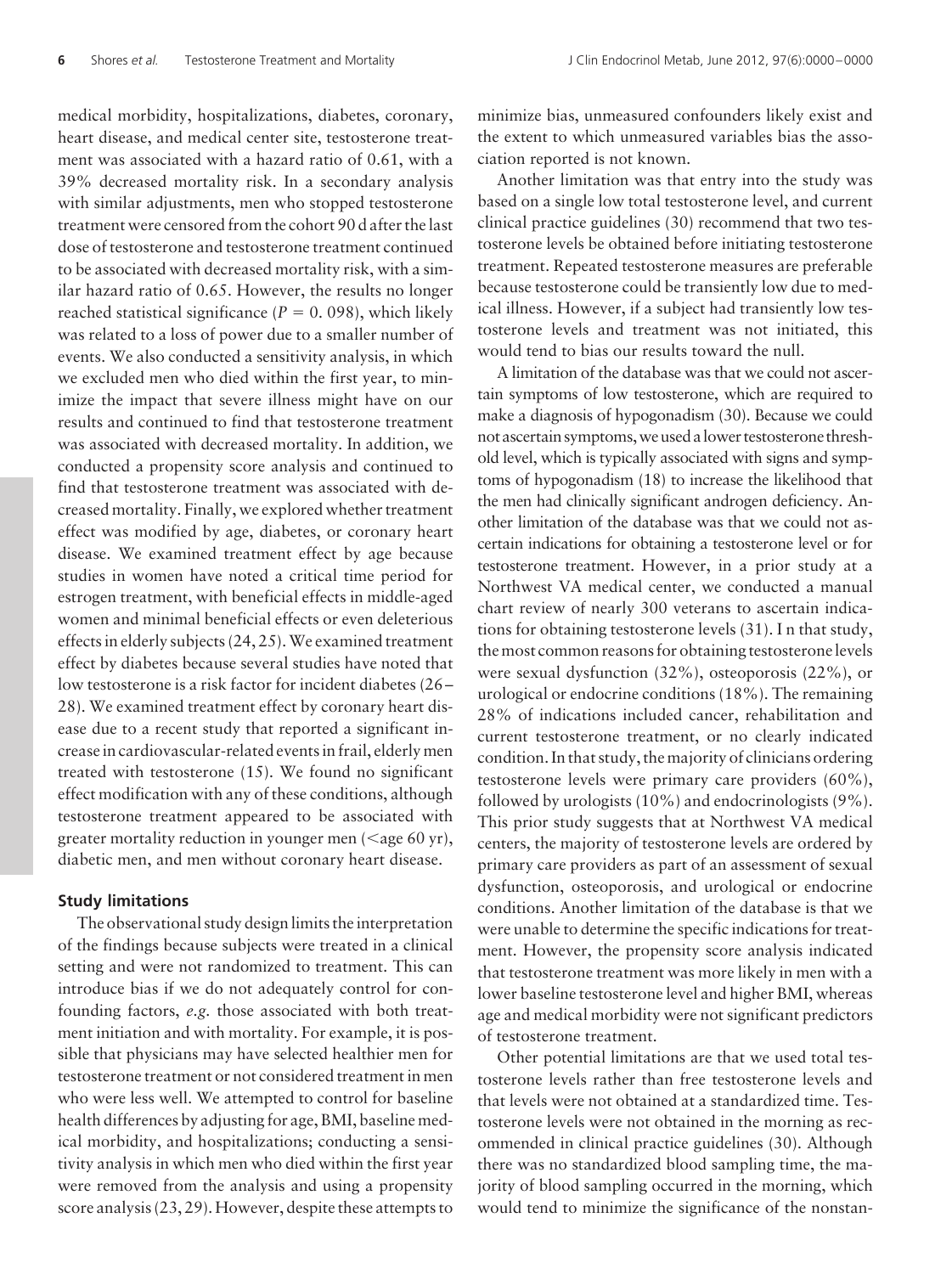dardized blood draw time. In addition, the circadian fluctuation of testosterone is diminished in older men (32), which could also decrease the impact of the nonstandardized blood sampling time. Another limitation is the potential misclassification of testosterone-treatment if men classified as untreated obtained testosterone from a non-VA pharmacy. However, it is unlikely that subjects received testosterone from non-VA pharmacies because this would increase their medication costs. In addition, this misclassification error would tend to underestimate the association of testosterone treatment and bias the results conservatively toward the null hypothesis. Finally, we had incomplete data on follow-up testosterone levels. It would be helpful to have more complete data to ensure that testosterone treatment increased testosterone levels to the normal range. However, most men were treated with im testosterone, which typically results in testosterone levels in the mid- to high-normal range. The follow-up testosterone levels that were available indicated that treatment increased testosterone levels to the normal range.

A final limitation is that our cohort has a high degree of chronic medical morbidity. Specifically, the men in this study had an average of seven pharmacologically treated medical conditions, with a 21% prevalence of coronary heart disease and a 38% prevalence of diabetes. The high degree of medical morbidity in this cohort is consistent with prior studies that have found that veterans treated at VA medical centers have greater medical morbidity than men of comparable ages treated in a community setting (33–35). Given the high degree of chronic medical morbidity, these results may not be generalizable to a more healthy cohort of men.

#### **Study strengths**

Despite these limitations, we believe that there are several strengths to this study. The most significant strength is that this is the first study to specifically examine the association between testosterone treatment and mortality in middle-aged and older men with low testosterone levels. Another strength of the study is that the threshold for study entry required clearly low testosterone levels. Although the use of a more stringent testosterone threshold level decreased the sample size, it increased the likelihood that the men in the study had symptomatic and clinically significant androgen deficiency. An additional strength is that this is one of the first large studies to examine testosterone treatment in men with high medical morbidity (seven chronic medical conditions) who may be more susceptible to harm or benefit from testosterone treatment.

## **Further research**

The gold standard to examine whether there is a causal relationship between testosterone treatment and mortality is a large, randomized, double-blind, placebo-controlled trial, such as the Women's Health Initiative. However, no such large prospective trials have been conducted to examine the effects of testosterone treatment in older men. There are many obstacles to conducting such a trial, including cost, size, and duration of the study and the possibility that men could be exposed to unknown risks from testosterone treatment. In the absence of data from a large, prospective, randomized clinical trial, the data from this observational study are an incremental step to address the data gap regarding the effects of testosterone treatment in older men. Additional database studies are needed in different patient populations to clarify whether there are subgroups of men who are more likely to benefit or be harmed from testosterone treatment. Based on our results, future clinical trials may want to focus enrollment on diabetic and middle-aged  $(40 - 60 \text{ yr})$  men because these men appeared to have a greater reduction in mortality with testosterone treatment.

## **Conclusions**

This is the first study to specifically examine the association between testosterone treatment and mortality in men with low testosterone levels. Testosterone treatment was associated with decreased mortality in an observational cohort of middle-aged male veterans with low total testosterone levels and high chronic medical morbidity. Due to the limitations of the observational study design, these results should be viewed cautiously and cannot be interpreted as showing beneficial effects of testosterone treatment or as establishing a causal relationship between testosterone treatment and reduced mortality. However, these results do provide impetus for conducting a largescale, double-blind, placebo-controlled clinical trial to better understand the effect of testosterone treatment on the health of older men.

# **Acknowledgments**

This manuscript is based on work supported in part by the Department of Veterans Affairs, Office of Research and Development, and the Veterans Affairs Puget Sound Health Care System. The content of this article does not necessarily represent the views of the Department of Veterans Affairs or the U.S. Government. We thank Daniel Kivlahan, Ph.D., who provided excellent consultation for the grant proposal for this study, and Margaret Moroz for technical support. M.M.S. had full access to all of the data in the study and takes responsibility for the integrity of the data and the accuracy of the data analysis.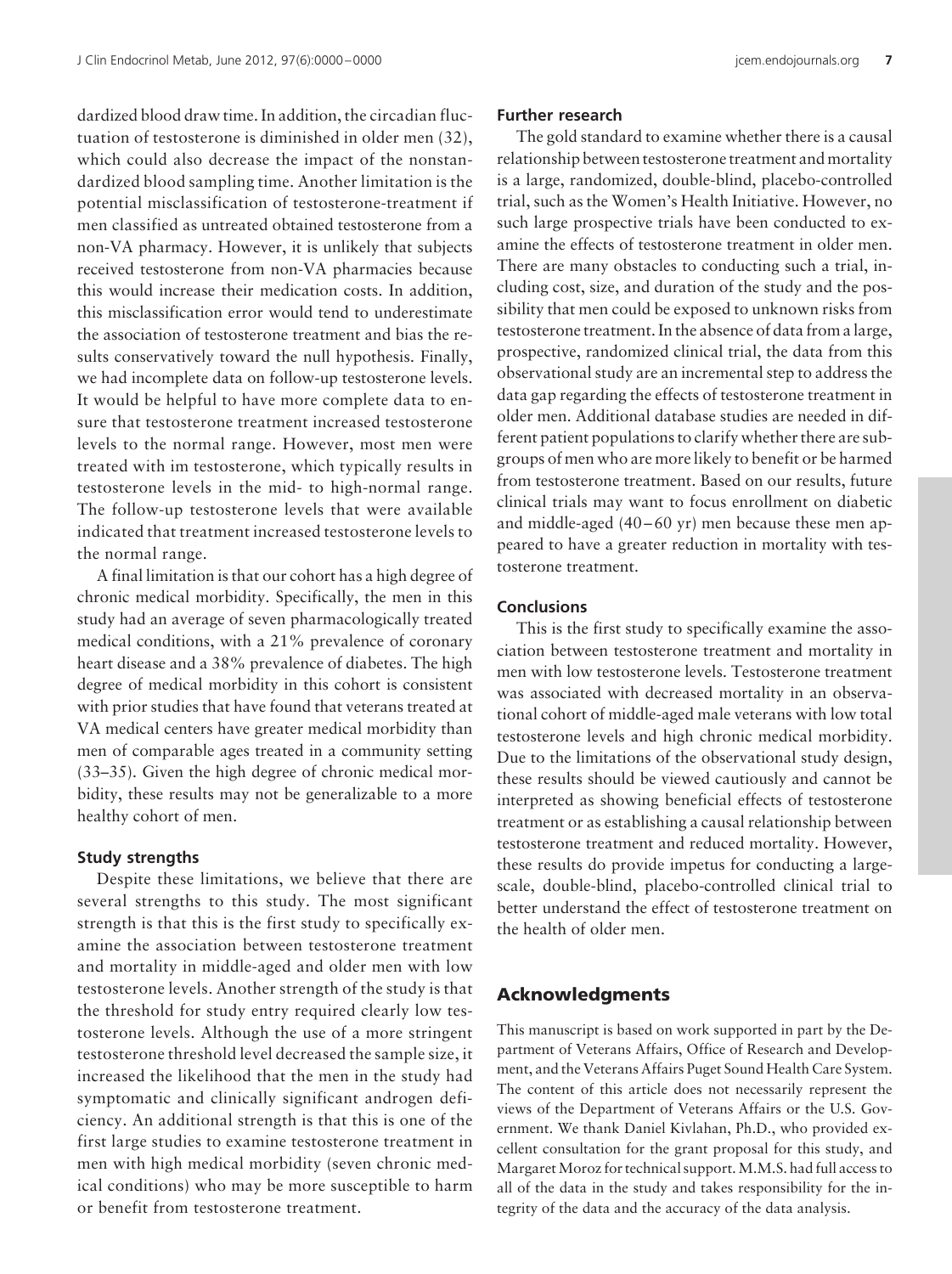Address all correspondence and requests for reprints to: Molly M. Shores, M.D., Veterans Affairs Puget Sound Health 927

Care System, 1660 South Columbian Way, S-116PES, Seattle, Washington 98108. E-mail: molly.shores@va.gov.

This work was supported by the Department of Veterans Affairs, Research and Development, and the Royalty Research Fund of the University of Washington. Analytic support was provided by the Seattle Epidemiologic Research and Information Center, Veterans Affairs Office of Research and Development, Seattle, Washington.

Disclosure Summary: A.M.M. received research support from Abbott, GSK, and BHR Pharmaceuticals and served on advisory boards for Abbott, Endo Pharmaceuticals, Ligand Pharmaceuticals, and Trimmel. All other authors have no disclosures to make.

# **References**

- 1. **Travison TG, Araujo AB, Kupelian V, O'Donnell AB, McKinlay JB** 2007 The relative contributions of aging, health, and lifestyle factors to serum testosterone decline in men. J Clin Endocrinol Metab 92: 549 –555
- 2. **Matsumoto AM** 2002 Andropause: clinical implications of the decline in serum testosterone levels with aging in men. J Gerontol Med Sci A Biol Sci Med Sci 57A:M76 –M99
- 3. **Shores MM, Matsumoto AM, Sloan KL, Kivlahan DR** 2006 Low serum testosterone and mortality in male veterans. Arch Intern Med 166:1660 –1665
- 4. **Tivesten A, Vandenput L, Labrie F, Karlsson MK, Ljunggren O,** Mellström D, Ohlsson C 2009 Low serum testosterone and estradiol predict mortality in elderly men. J Clin Endocrinol Metab 94:2482– 2488
- 5. **Lehtonen A, Huupponen R, Tuomilehto J, Lavonius S, Arve S, Isoaho H, Huhtaniemi I, Tilvis R** 2008 Serum testosterone but not leptin predicts mortality in elderly men. Age Ageing 37:461– 464
- 6. **Laughlin GA, Barrett-Connor E, Bergstrom J** 2008 Low serum testosterone and mortality in older men. J Clin Endocrinol Metab 93: 68 –75
- 7. **Khaw KT, Dowsett M, Folkerd E, Bingham S, Wareham N, Luben R, Welch A, Day N** 2007 Endogenous testosterone and mortality due to all causes, cardiovascular disease, and cancer in men: European prospective investigation into cancer in Norfolk (EPIC-Norfolk) Prospective Population Study. Circulation 116:2694 –2701
- 8. **Araujo AB, Kupelian V, Page ST, Handelsman DJ, Bremner WJ, McKinlay JB**2007 Sex steroids and all-cause and cause-specific mortality in men. Arch Intern Med 167:1252–1260
- 9. **Cummings-Vaughn LA, Malmstrom TK, Morley JE, Miller DK** 2011 Testosterone is not associated with mortality in older African-American males. Aging Male 14:132–140
- 10. **Food and Drug Administration** 2009 Postmarket reviews, Vol 2, No. 2. [http://www.fda.gov/downloads/AdvisoryCommittees/Committees](http://www.fda.gov/downloads/AdvisoryCommittees/CommitteesMeetingMaterials/PediatricAdvisoryCommittee/UCM166697.pdf) [MeetingMaterials/PediatricAdvisoryCommittee/UCM166697.pdf](http://www.fda.gov/downloads/AdvisoryCommittees/CommitteesMeetingMaterials/PediatricAdvisoryCommittee/UCM166697.pdf)
- 11. **Srinivas-Shankar U, Roberts SA, Connolly MJ, O'Connell MD, Adams JE, Oldham JA, Wu FC** 2010 Effects of testosterone on muscle strength, physical function, body composition, and quality of life in intermediate-frail and frail elderly men: a randomized, doubleblind, placebo-controlled study. J Clin Endocrinol Metab 95:639 – 650
- 12. **Caminiti G, Volterrani M, Iellamo F, Marazzi G, Massaro R, Miceli M, Mammi C, Piepoli M, Fini M, Rosano GM** 2009 Effect of longacting testosterone treatment on functional exercise capacity, skeletal muscle performance, insulin resistance, and baroreflex sensitivity in elderly patients with chronic heart failure a double-blind,

placebo-controlled, randomized study. J Am Coll Cardiol 54:919 –

- 13. **Wang C, Cunningham G, Dobs A, Iranmanesh A, Matsumoto AM, Snyder PJ, Weber T, Berman N, Hull L, Swerdloff RS** 2004 Longterm testosterone gel (AndroGel) treatment maintains beneficial effects on sexual function and mood, lean and fat mass, and bone mineral density in hypogonadal men. J Clin Endocrinol Metab 89: 2085–2098
- 14. **Malkin CJ, Jones TH, Channer KS** 2007 The effect of testosterone on insulin sensitivity in men with heart failure. Eur J Heart Fail  $9:44 - 50$
- 15. **Basaria S, Coviello AD, Travison TG, Storer TW, FarwellWR, Jette AM, Eder R, Tennstedt S, Ulloor J, Zhang A, Choong K, Lakshman KM, Mazer NA, Miciek R, Krasnoff J, Elmi A, Knapp PE, Brooks B, Appleman E, Aggarwal S, Bhasin G, Hede-Brierley L, Bhatia A, Collins L, LeBrasseur N, Fiore LD, Bhasin S** 2010 Adverse events associated with testosterone administration. N Engl J Med 363:  $109 - 122$
- 16. Haddad RM, Kennedy CC, Caples SM, Tracz MJ, Boloña ER, Sid**eras K, Uraga MV, Erwin PJ, Montori VM** 2007 Testosterone and cardiovascular risk in men: a systematic review and meta-analysis of randomized placebo-controlled trials. Mayo Clin Proc 82:29 –39
- 17. **Bhasin S, Cunningham GR, Hayes FJ, Matsumoto AM, Snyder PJ, Swerdloff RS, Montori VM** 2006 Testosterone therapy in adult men with androgen deficiency syndromes: an endocrine society clinical practice guideline. J Clin Endocrinol Metab 91:1995–2010
- 18. **Wu FC, Tajar A, Beynon JM, Pye SR, Silman AJ, Finn JD, O'Neill TW, Bartfai G, Casanueva FF, Forti G, Giwercman A, Han TS, Kula K, Lean ME, Pendleton N, Punab M, Boonen S, Vanderschueren D, Labrie F, Huhtaniemi IT** 2010 Identification of late-onset hypogonadism in middle-aged and elderly men. N Engl J Med 363:123–135
- 19. **Sohn MW, Arnold N, Maynard C, Hynes DM** 2006 Accuracy and completeness of mortality data in the Department of Veterans Affairs. Popul Health Metr 4:2
- 20. **Lorenz KA, Asch SM, Yano EM, Wang M, Rubenstein LV** 2005 Comparing strategies for United States veterans' mortality ascertainment. Popul Health Metr 3:2
- 21. **Clark DO, Korff M, Saunders K, Baluch WM, Simon GE** 1995 A chronic disease score with empirically derived weights. Med Care 33:783–795
- 22. **Sloan KL, Montez-Rath ME, Spiro 3rd A, Christiansen CL, Loveland S, Shokeen P, Herz L, Eisen S, Breckenridge JN, Rosen AK** 2006 Development and validation of a psychiatric case-mix system. Med Care 44:568 –580
- 23. **D'Agostino Jr RB** 1998 Propensity score methods for bias reduction in the comparison of a treatment to a non-randomized control group. Stat Med 17:2265–2281
- 24. **Sherwin BB** 2009 Estrogen therapy: is time of initiation critical for neuroprotection? Nat Rev Endocrinol 5:620 – 627
- 25. **Daniel JM, Bohacek J** 2010 The critical period hypothesis of estrogen effects on cognition: Insights from basic research. Biochim Biophys Acta 1800:1068 –1076
- 26. **Farrell JB, Deshmukh A, Baghaie AA** 2008 Low testosterone and the association with type 2 diabetes. Diabetes Educ 34:799 – 806
- 27. Vandenput L, Mellström D, Lorentzon M, Swanson C, Karlsson MK, Brandberg J, Lönn L, Orwoll E, Smith U, Labrie F, Ljunggren **O, Tivesten A, Ohlsson C** 2007 Androgens and glucuronidated androgen metabolites are associated with metabolic risk factors in men. J Clin Endocrinol Metab 92:4130 – 4137
- 28. **Ding EL, Song Y, Malik VS, Liu S** 2006 Sex differences of endogenous sex hormones and risk of type 2 diabetes: a systematic review and meta-analysis. JAMA 295:1288 –1299
- 29. **Rubin DB** 2007 The design versus the analysis of observational studies for causal effects: parallels with the design of randomized trials. Stat Med 26:20 –36
- 30. **Bhasin S, Cunningham GR, Hayes FJ, Matsumoto AM, Snyder PJ,**